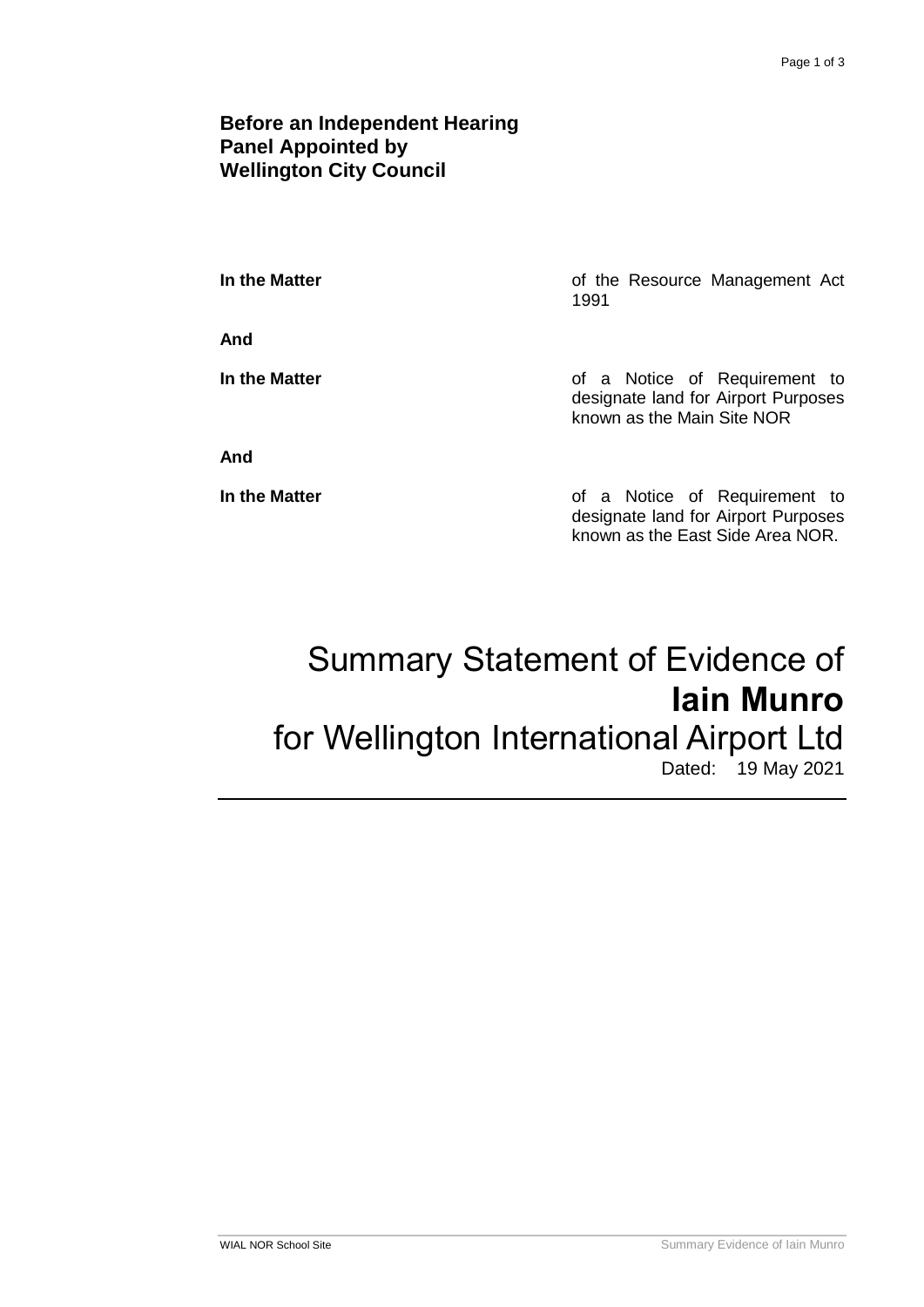## **INTRODUCTION**

#### **Qualifications and Experience**

- 1. My name is Iain Munro.
- 2. My qualifications and experience are provided in my statement of evidence dated 5 May 2021.

# **SCOPE OF EVIDENCE**

- 3. My evidence broadly deals with the following:
	- (a) Drivers of area requirements for Wellington Airport master planning, including for aeronautical uses on the East Side Area, including air travel demand, spatial parameters, and regulatory compliance;
	- (b) Configuration of aeronautical infrastructure on the East Side Area; and
	- (c) Responses to submissions.

## **EXECUTIVE SUMMARY**

- 4. Due to its significant land area constraints, Wellington Airport has always needed to seek to achieve the most efficient possible use of its scarce land resource through robust master planning processes. I provide data to demonstrate that the Wellington Airport site is very efficiently and intensively utilised as a result of this approach.
- 5. The Airport Masterplan in particular for the ESA area, with primary anticipated development including new international processing facilities occurring towards the south-east, remains robust, appropriate and relevant for its primary purpose of identifying and protecting land requirements for accommodating short and long term aeronautical requirements.
- 6. Spatial and land requirements and geometric configurations assessed in the Masterplan have been based on appropriate forecasts including consideration of the effects of the Covid-19 pandemic, relevant regulatory compliance and the most likely future aircraft fleet mix;